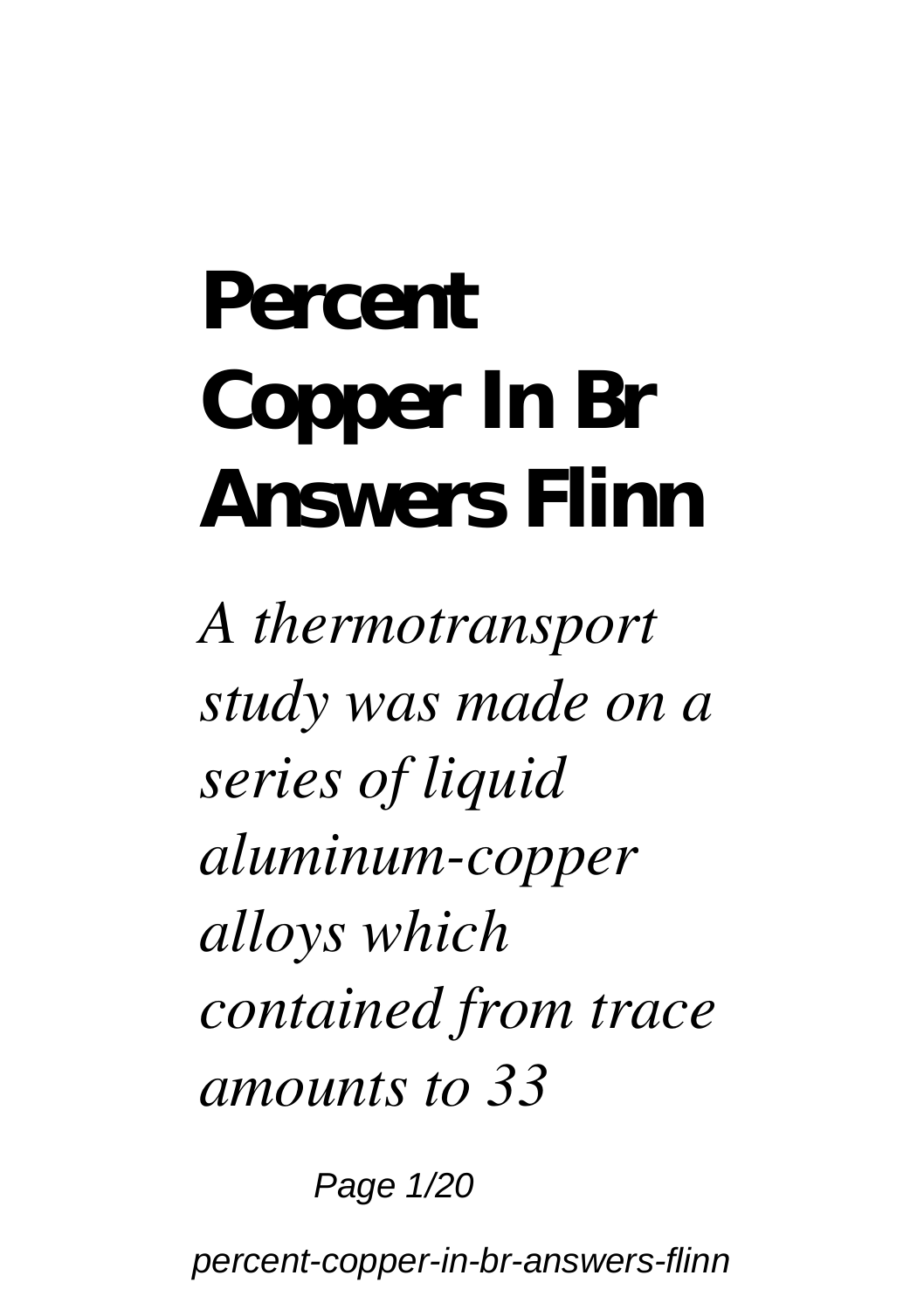*weight percent copper. The samples in the form of narrow capillaries were held in known temperature gradient of thermotransport apparatus until the stationary state was reached. The samples were* Page 2/20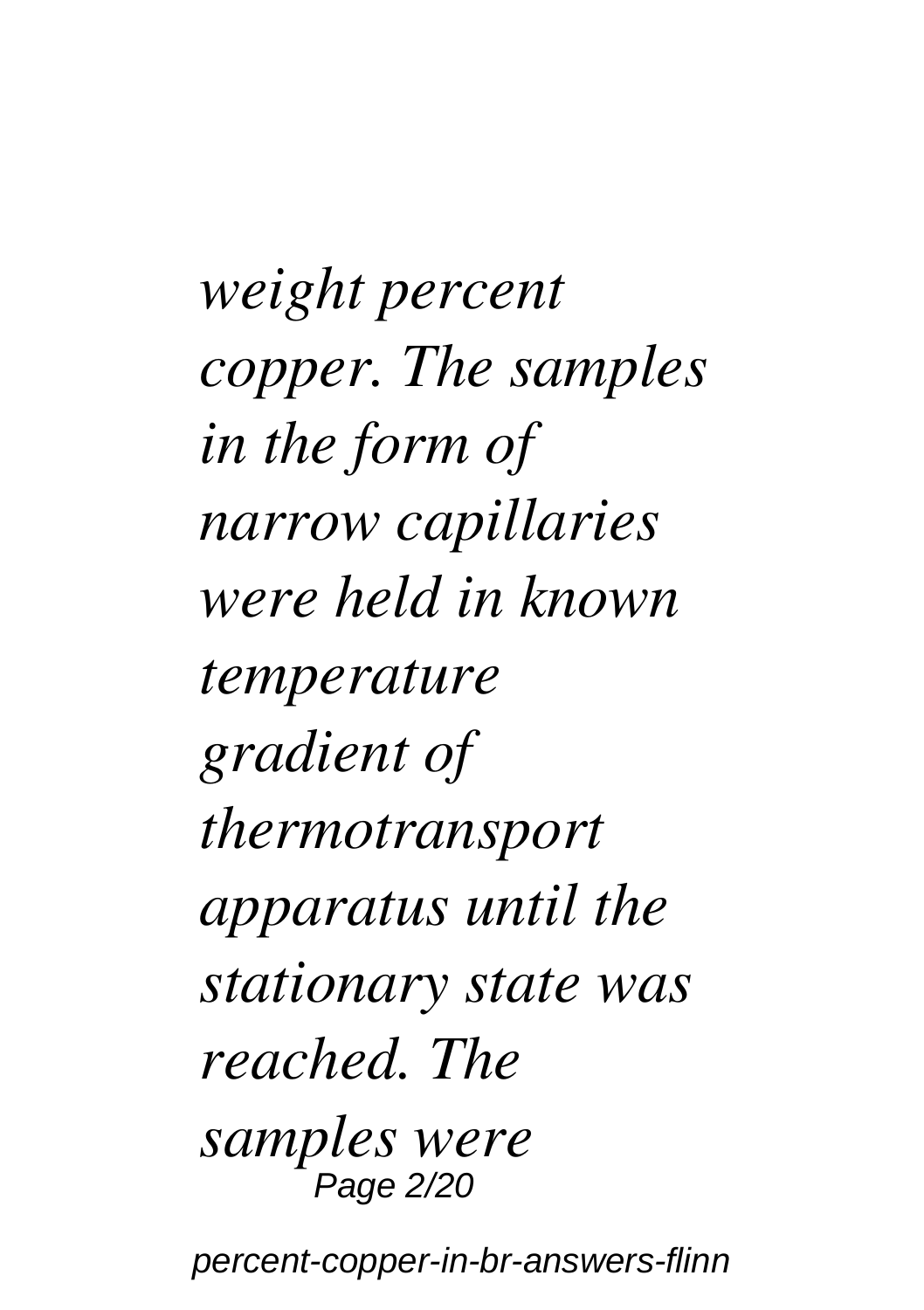*analyzed for the concentration of copper along the length. Copper was observed to migrate to the colder regions in all the samples. The heat of transport, Q\*, was determined for each composition from a plot of concentration* Page 3/20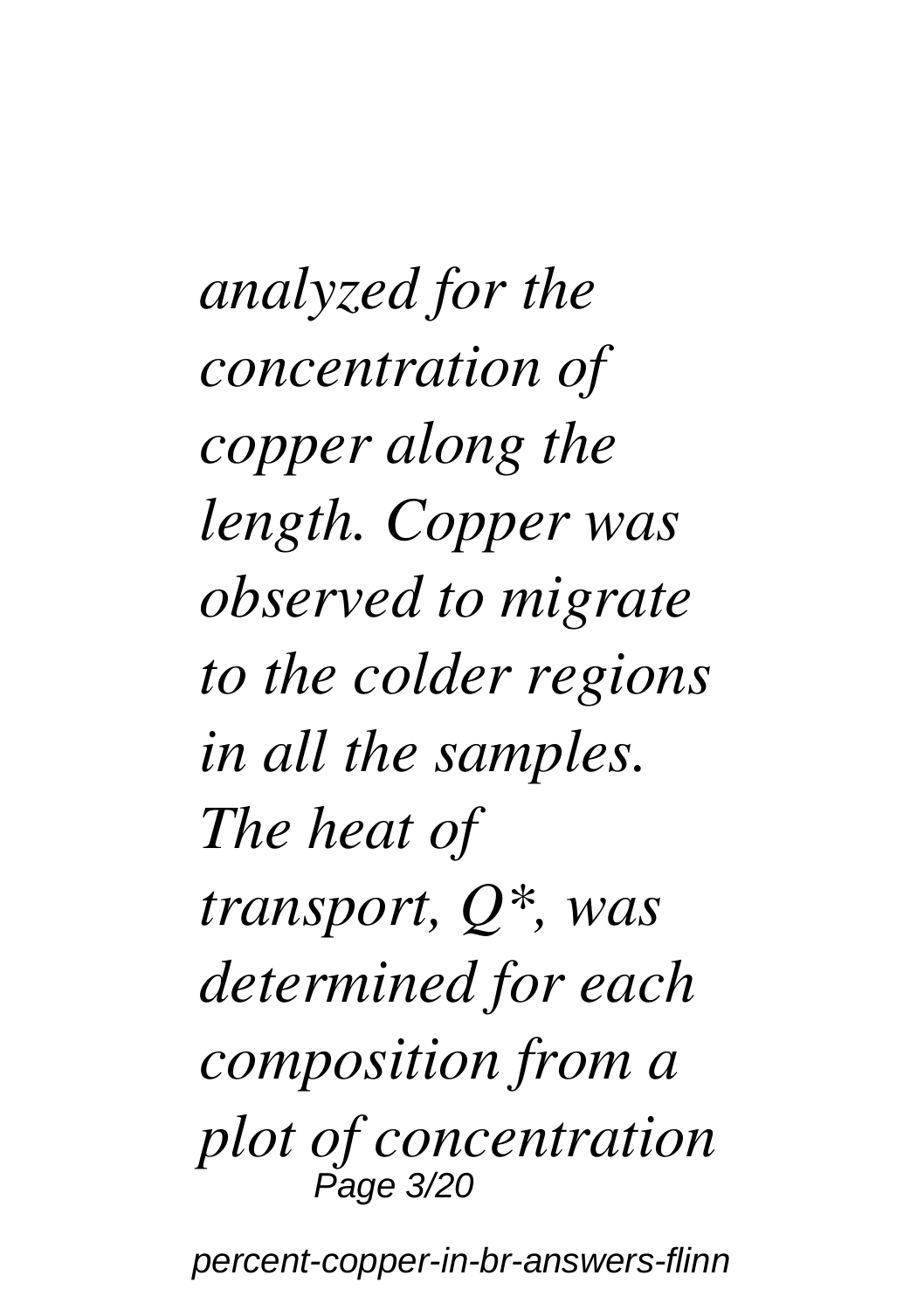*of copper versus reciprocal absolute temperature. The value of Q\* is the highest at trace amounts of copper (4850 cal/gm-atom), but decreases with increasing concentration of copper and levels off to 2550 cal/gm-atom* Page 4/20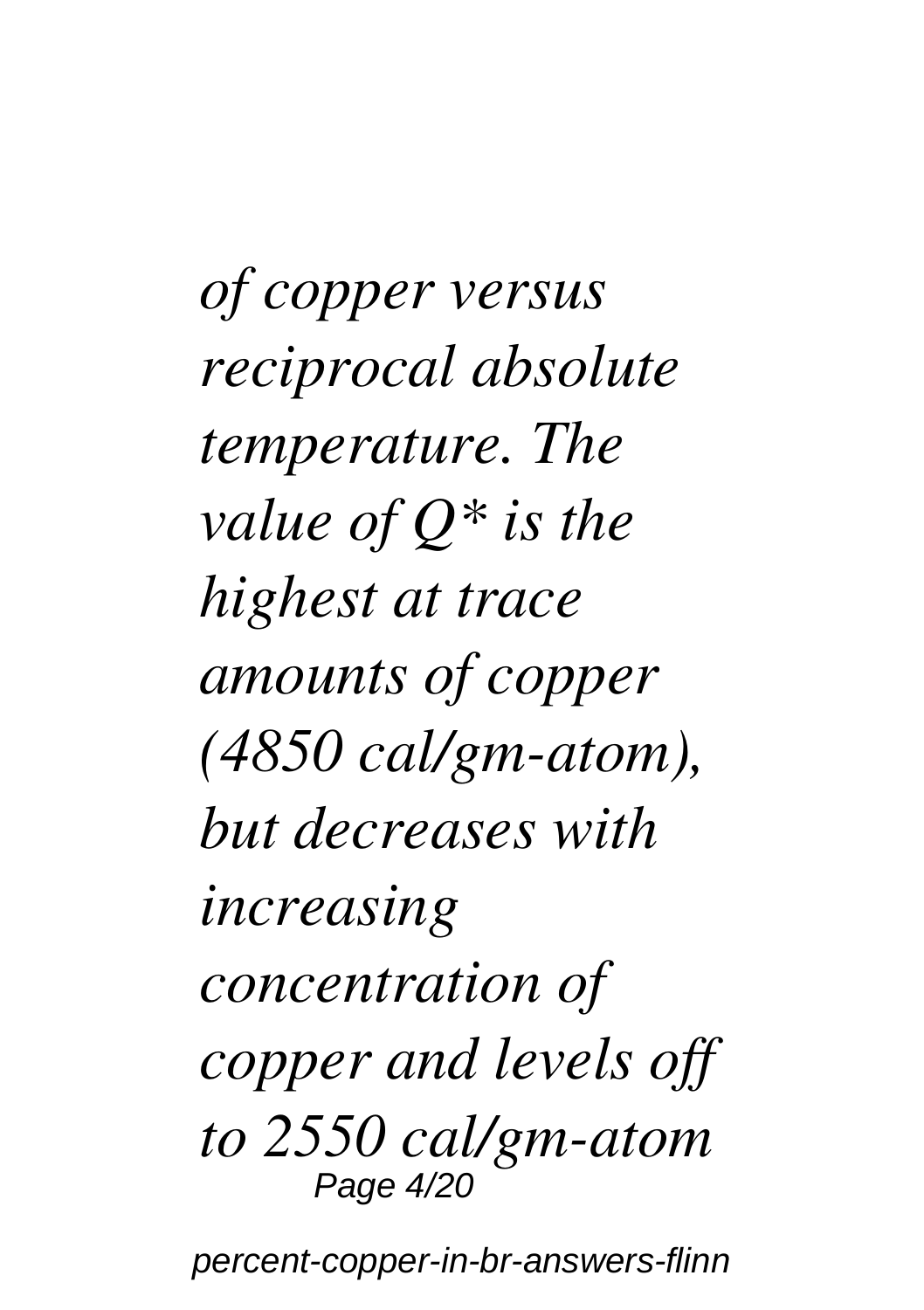*at about 25 weight percent copper. The results are explained on the basis of electron-solute interaction and a gas model of diffusion. Decline in Competitiveness of the U.S. Copper Industry* Page 5/20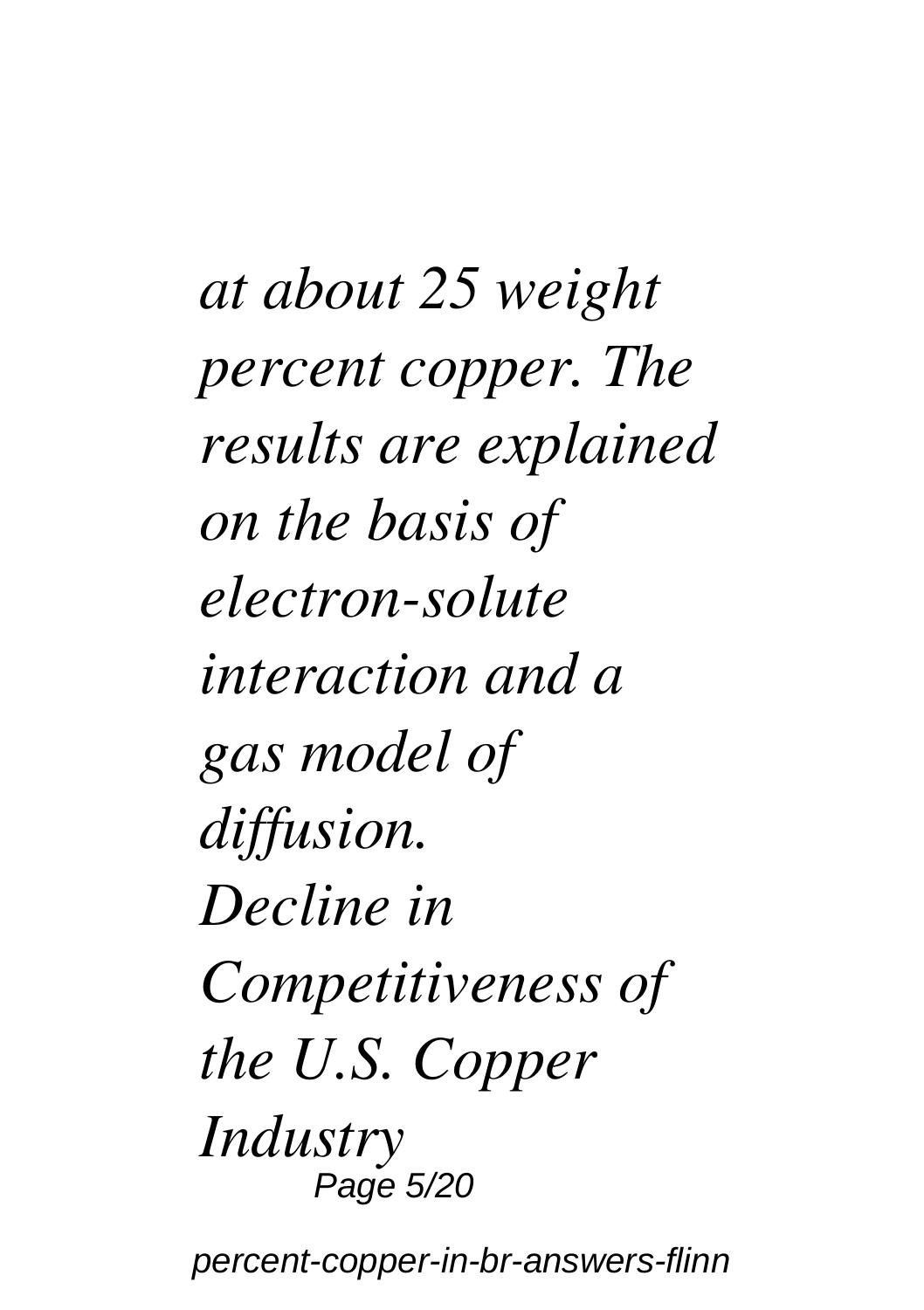*Chemistry 2e Merck Report Thermotransport in Liquid Aluminumcopper Alloys Studies in the metallurgy of copper Comprehensive mathematics foundation section.Work on formulae and equations, the mole,* Page 6/20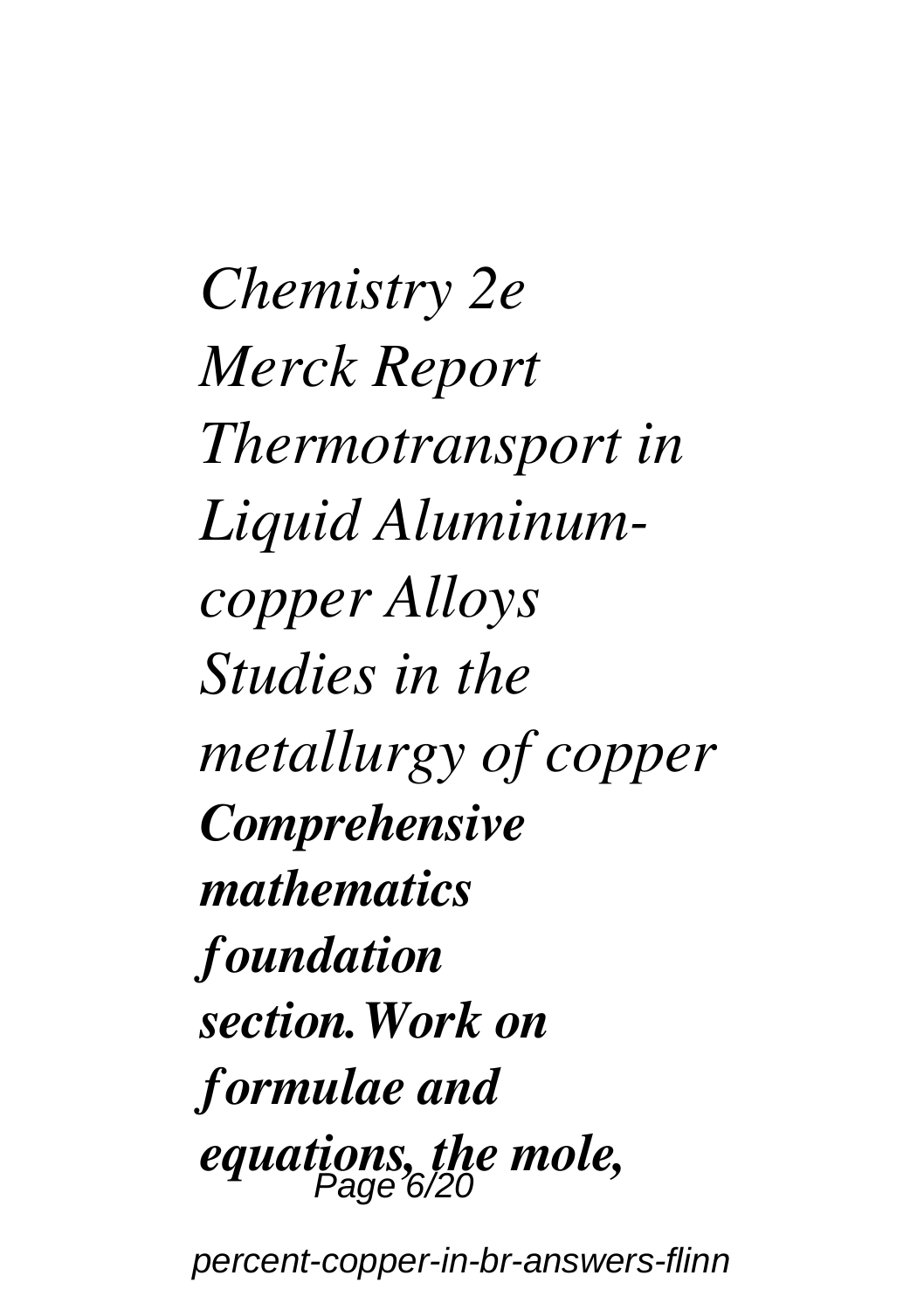*volumetric analysis and other key areas is included.Can be used as a course support book as well as for exam practice.Best-selling, experienced chemistry author. Comparison of wood preservatives in stake tests A Report Copper Quarterly Report* Page 7/20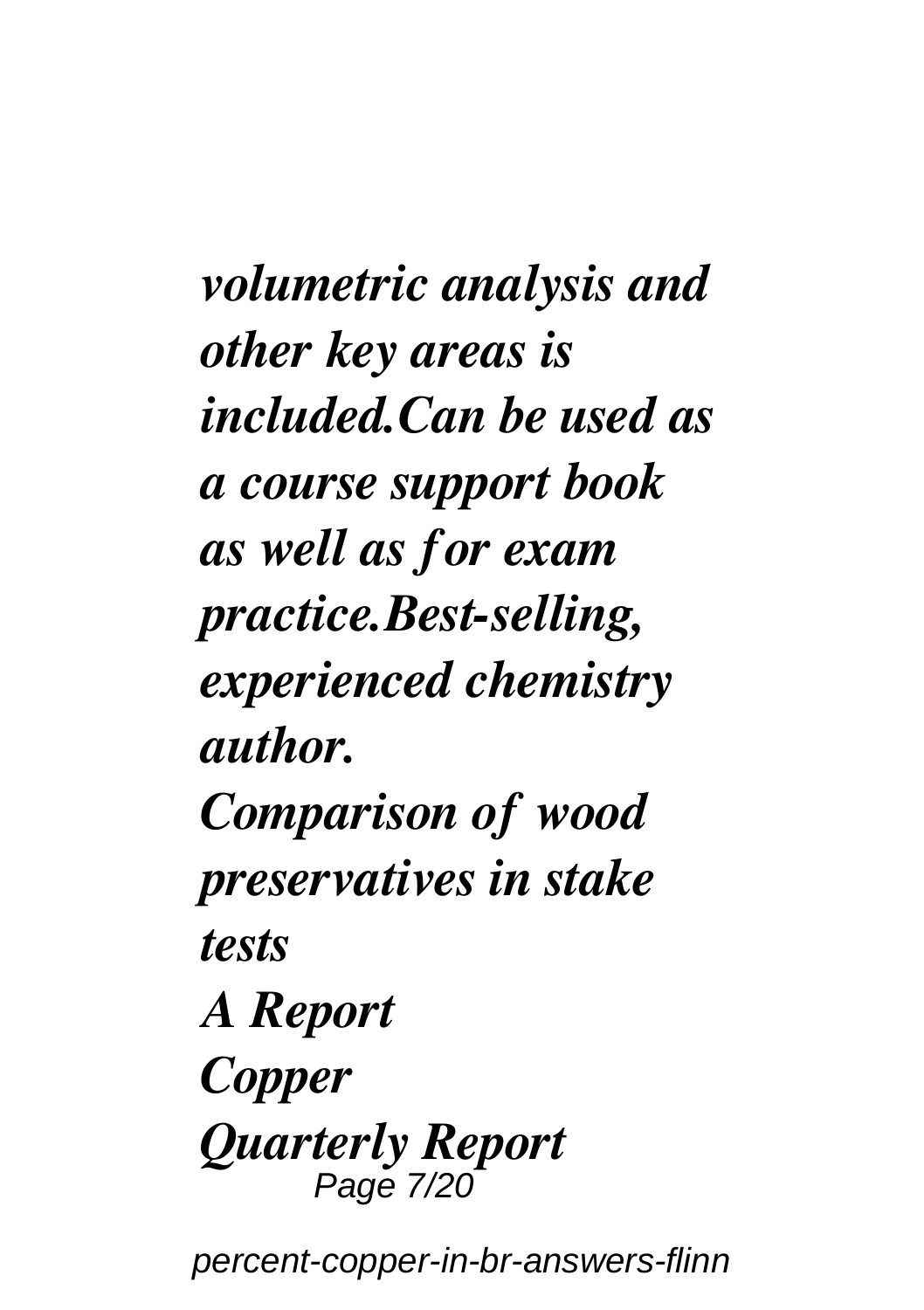*Quarterly report* **Presenting a fun and educational way to explore the wonders of the world of science, this newly updated edition poses and answers 2,200 questions,** Page 8/20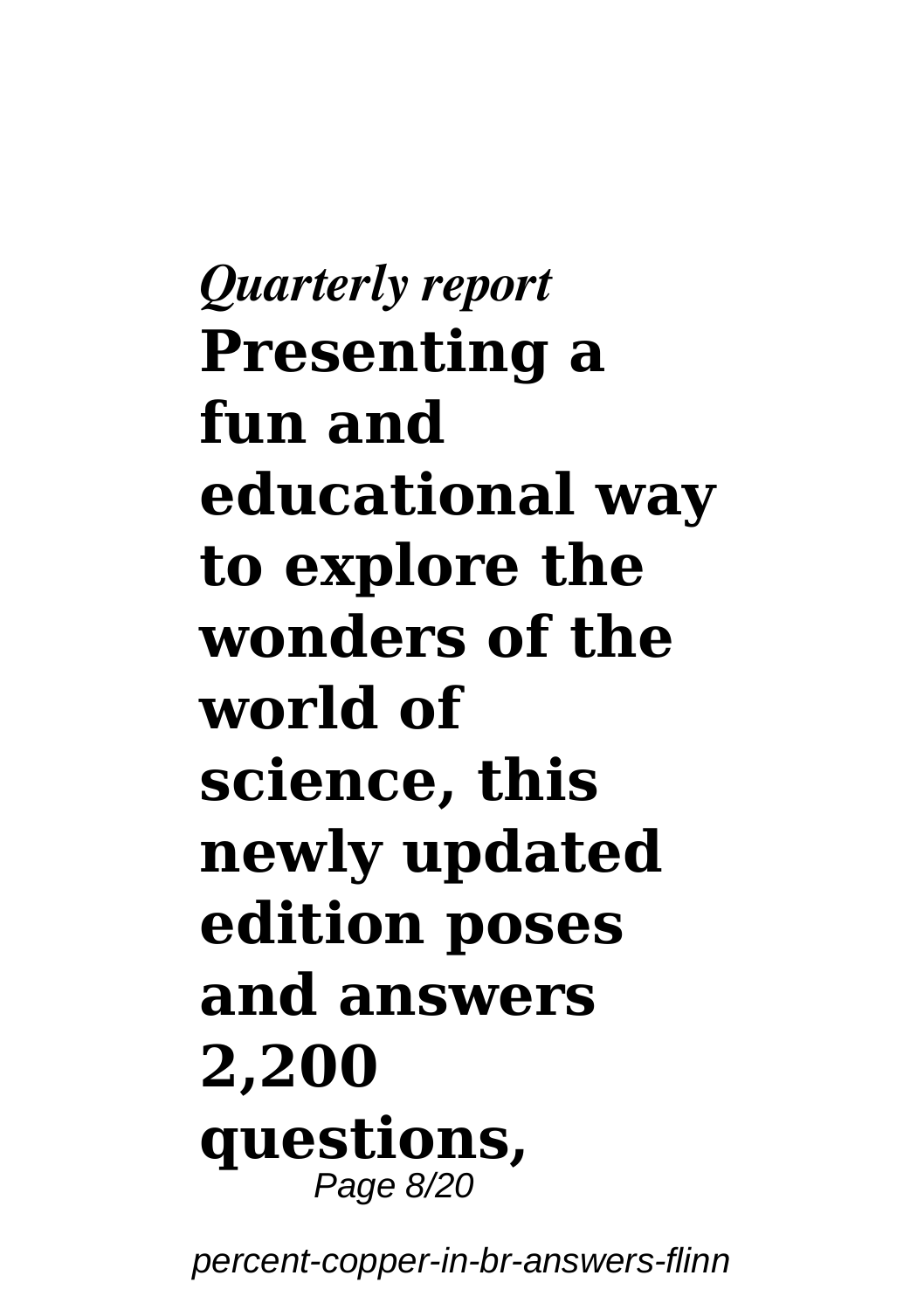**providing an abundance of original and interesting science facts. Children and adults will uncover some of the most interesting, unusual, and quirky science curiosities such** Page 9/20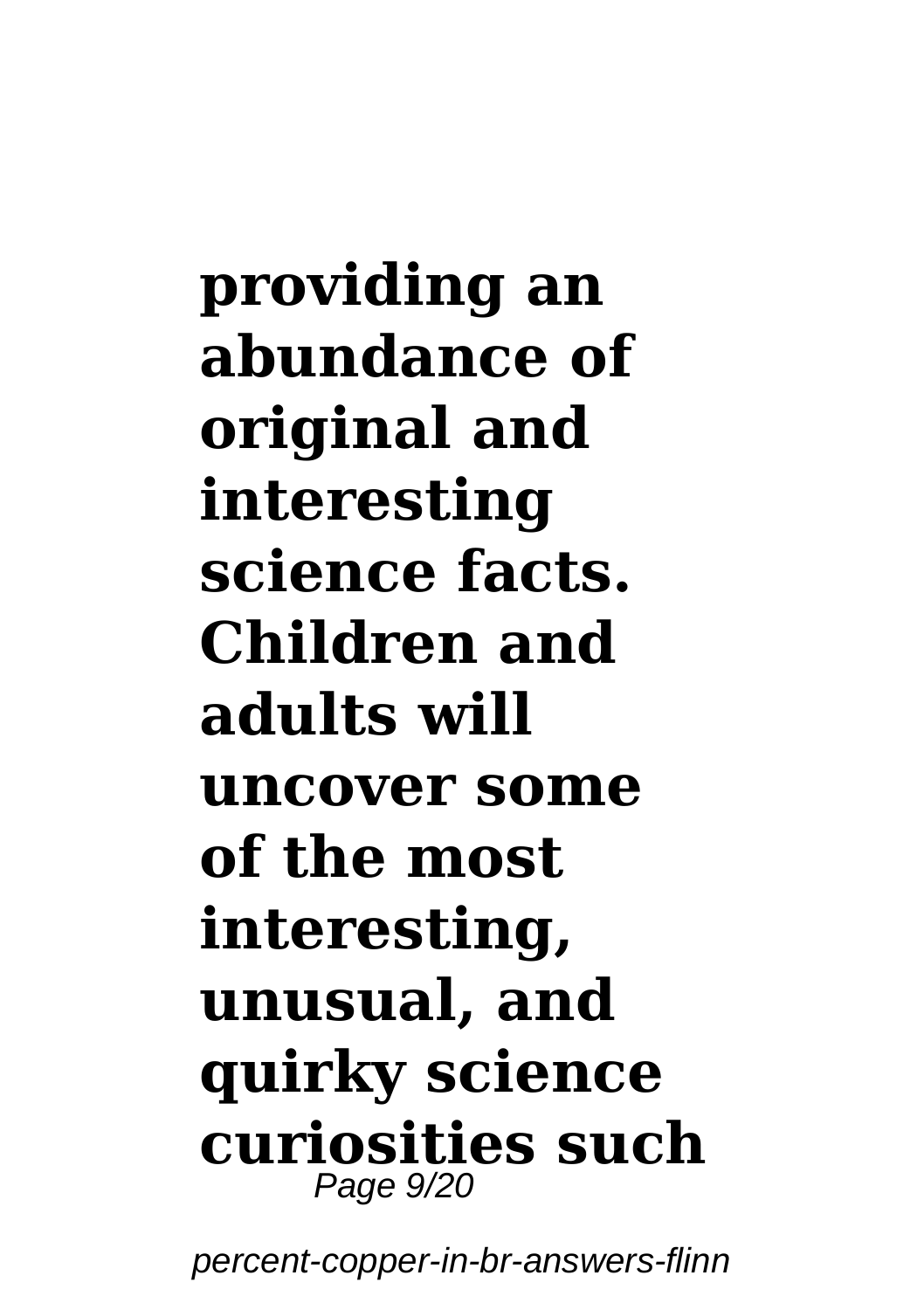**as: Are cell phones dangerous to your health? Is the same strain of yeast used to make different types of beer? What is the cleanest fossil fuel? What is the largest invertebrate?** Page 10/20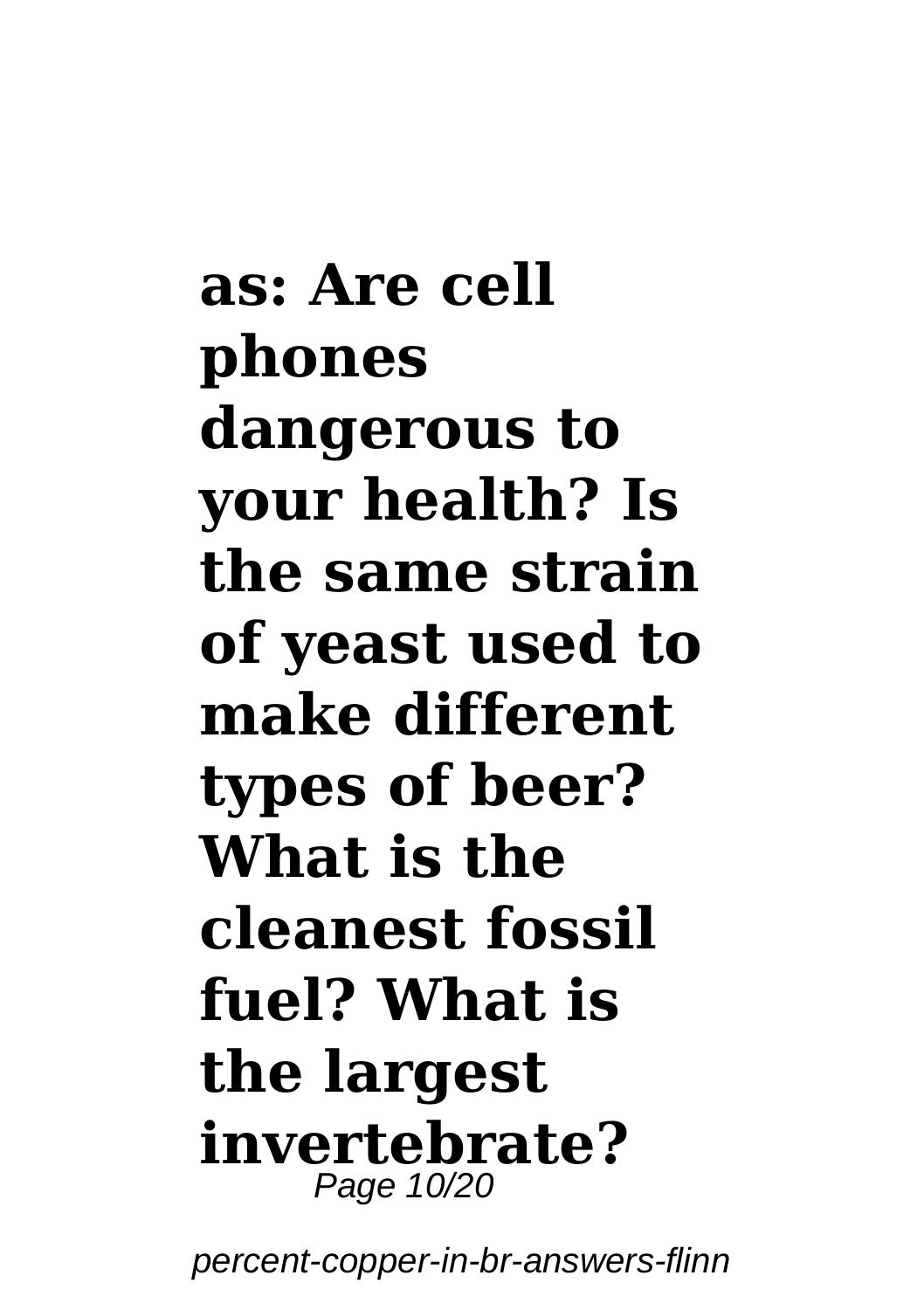**Readers will find this informative and enjoyable resource is chock full of hundreds of intriguing science and technology topics, from the inner workings of the human** Page 11/20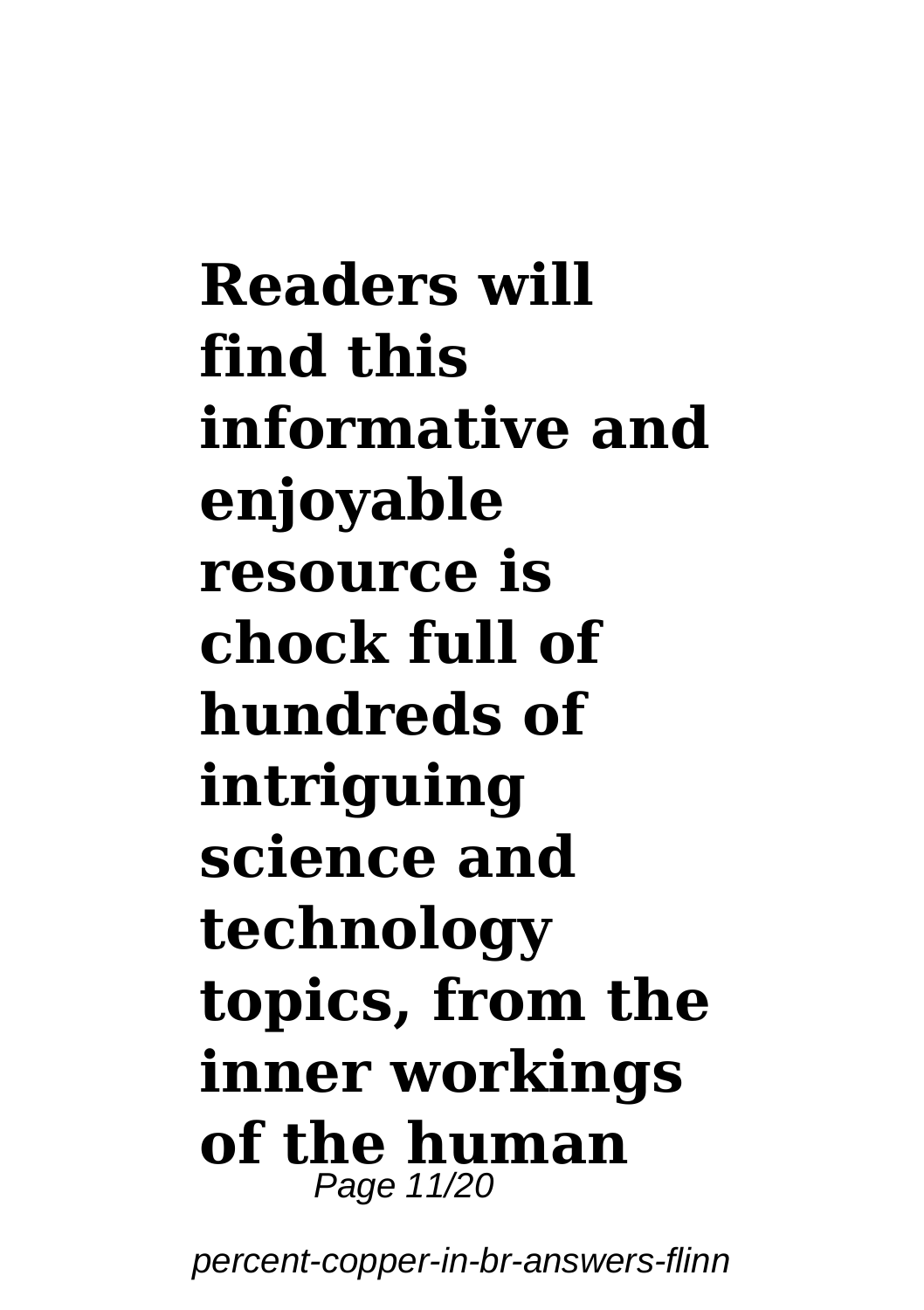**body and outer space to math, computers, planes, trains, and automobiles. Cryoforming Evaluation Using Gold-5% Copper A Pilot Plant Study Zonia Copper** Page 12/20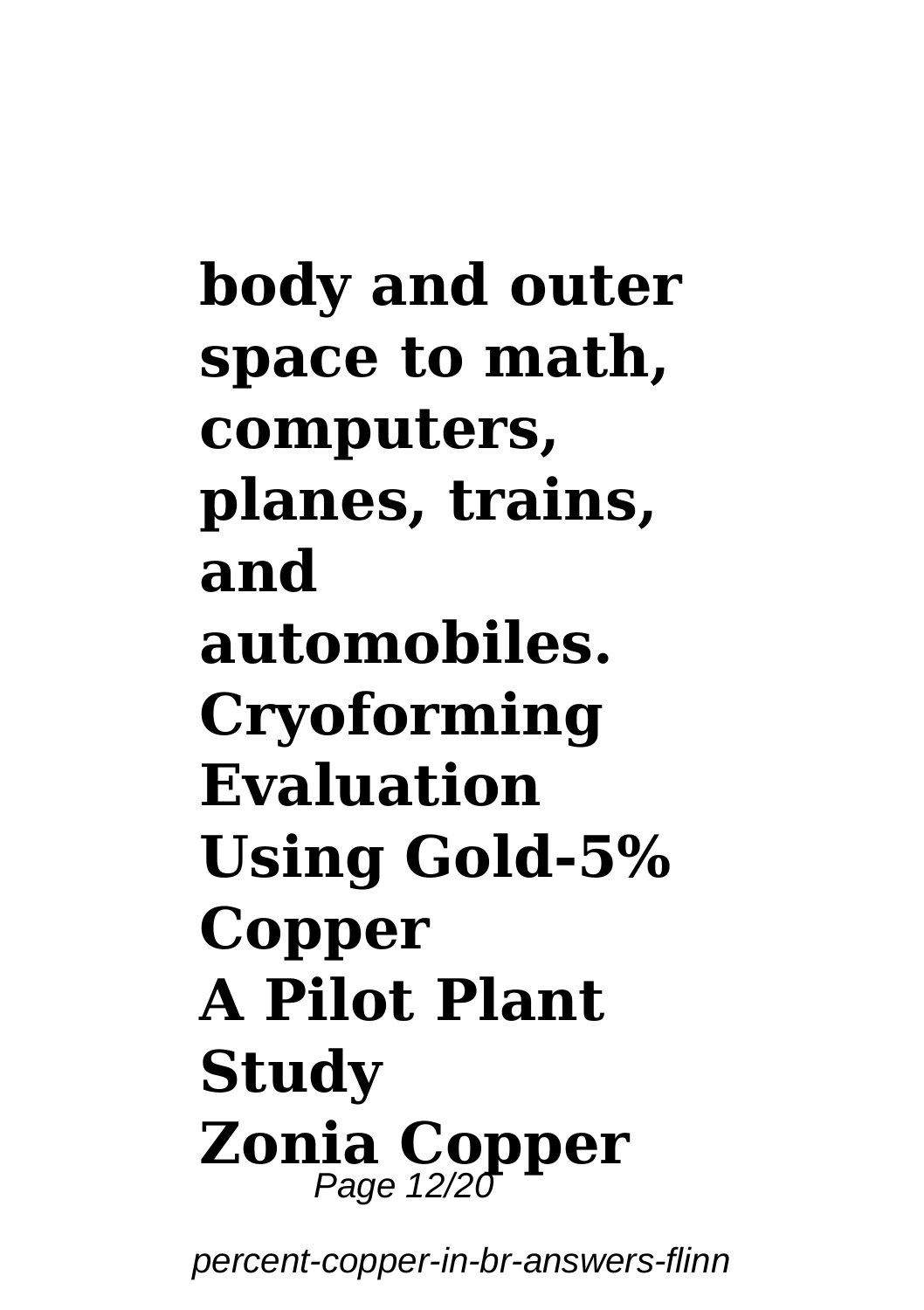**Mine, Yavapal County, Ariz Report of the Proceedings of the American Mining Congress Calculations for A-level Chemistry** This report deals with gold-5 percent Page 13/20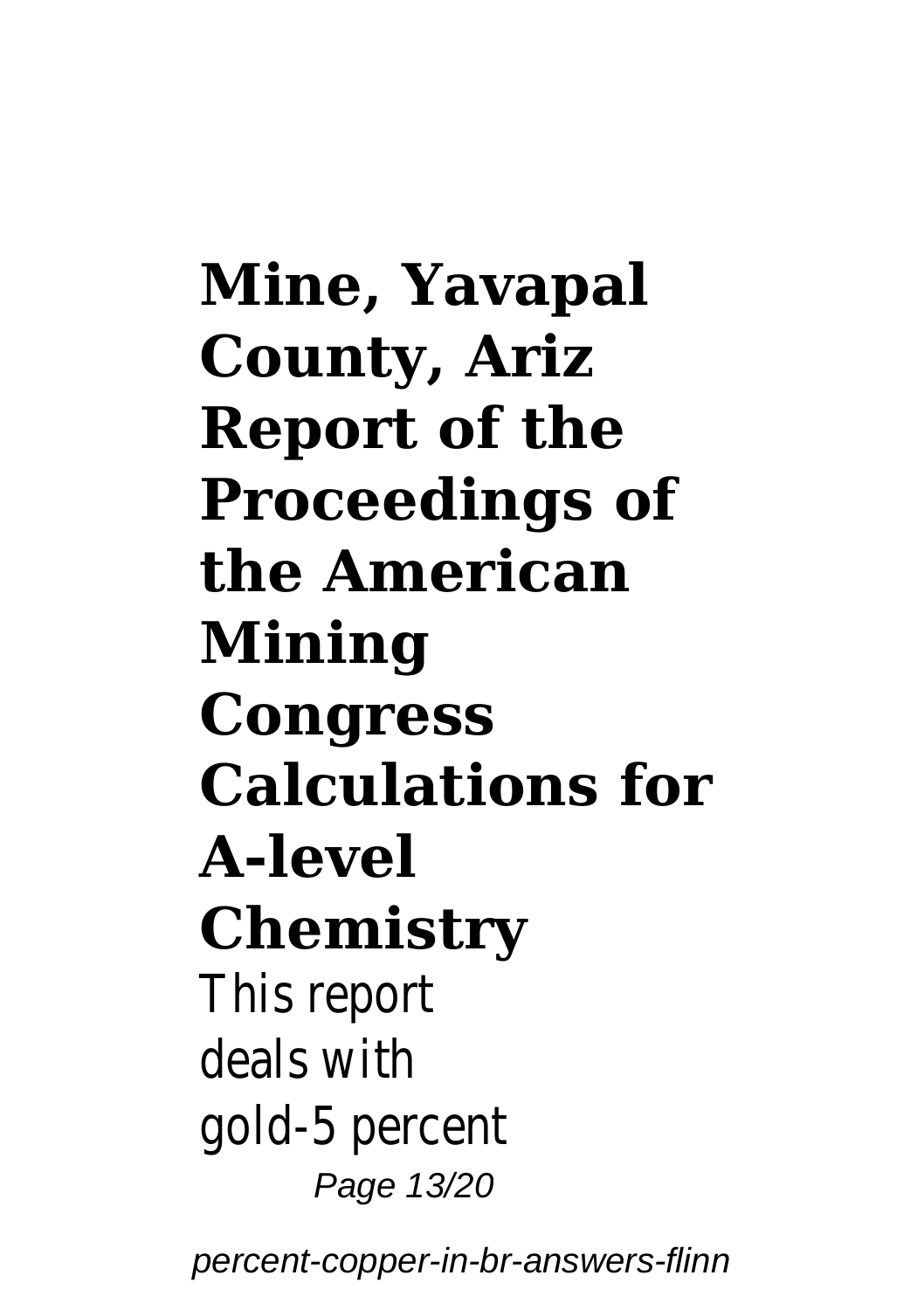copper, which exhibited serious instability even in its higher strength states. The uniaxial specimens in this investigation make such instabilities appear even worse. The major Page 14/20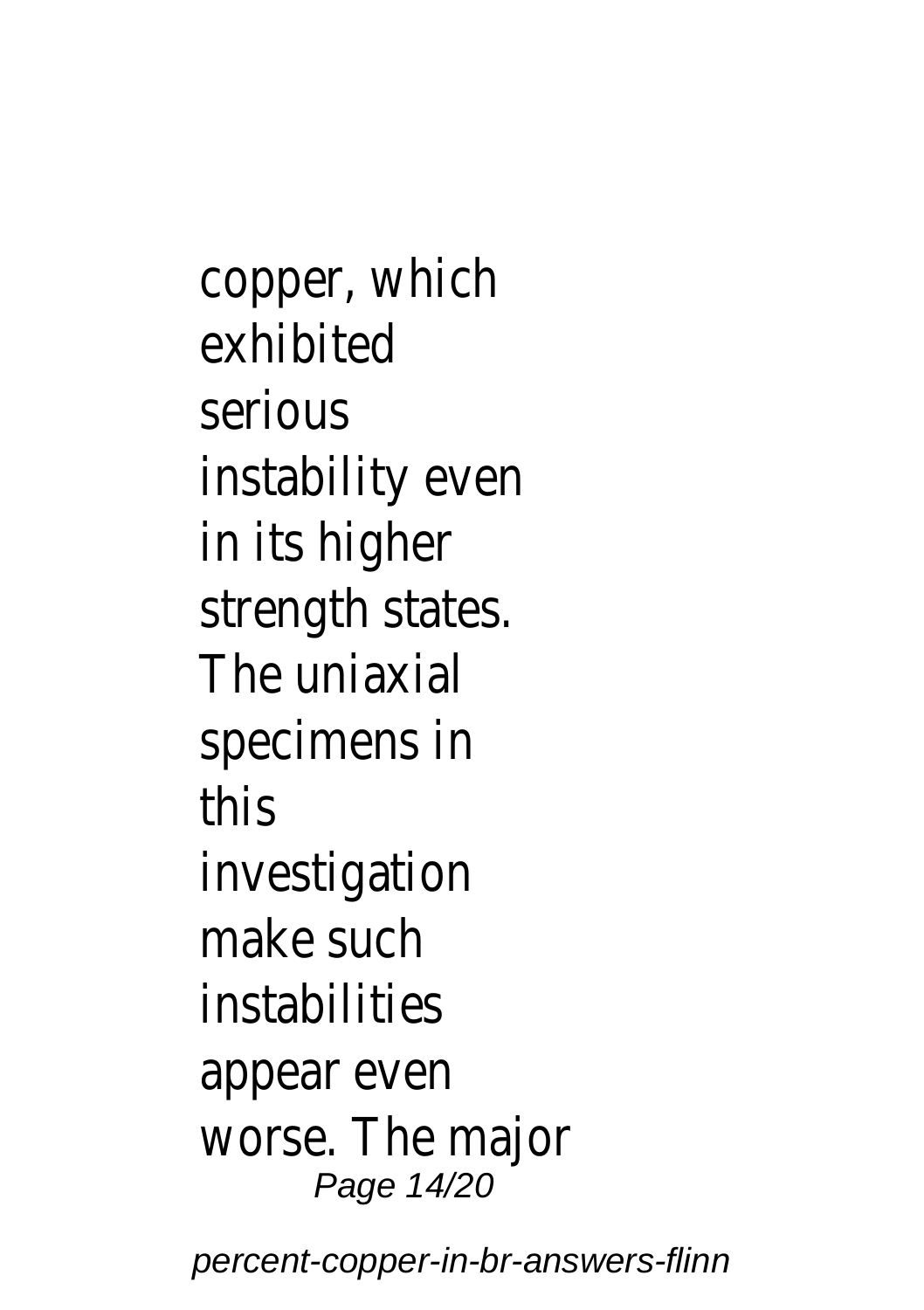effect of higher strain rates and lower forming temperatures was to extend the homogeneous deformation range, which generally allowed higher attainable strengths. Biaxial testing could suppress Page 15/20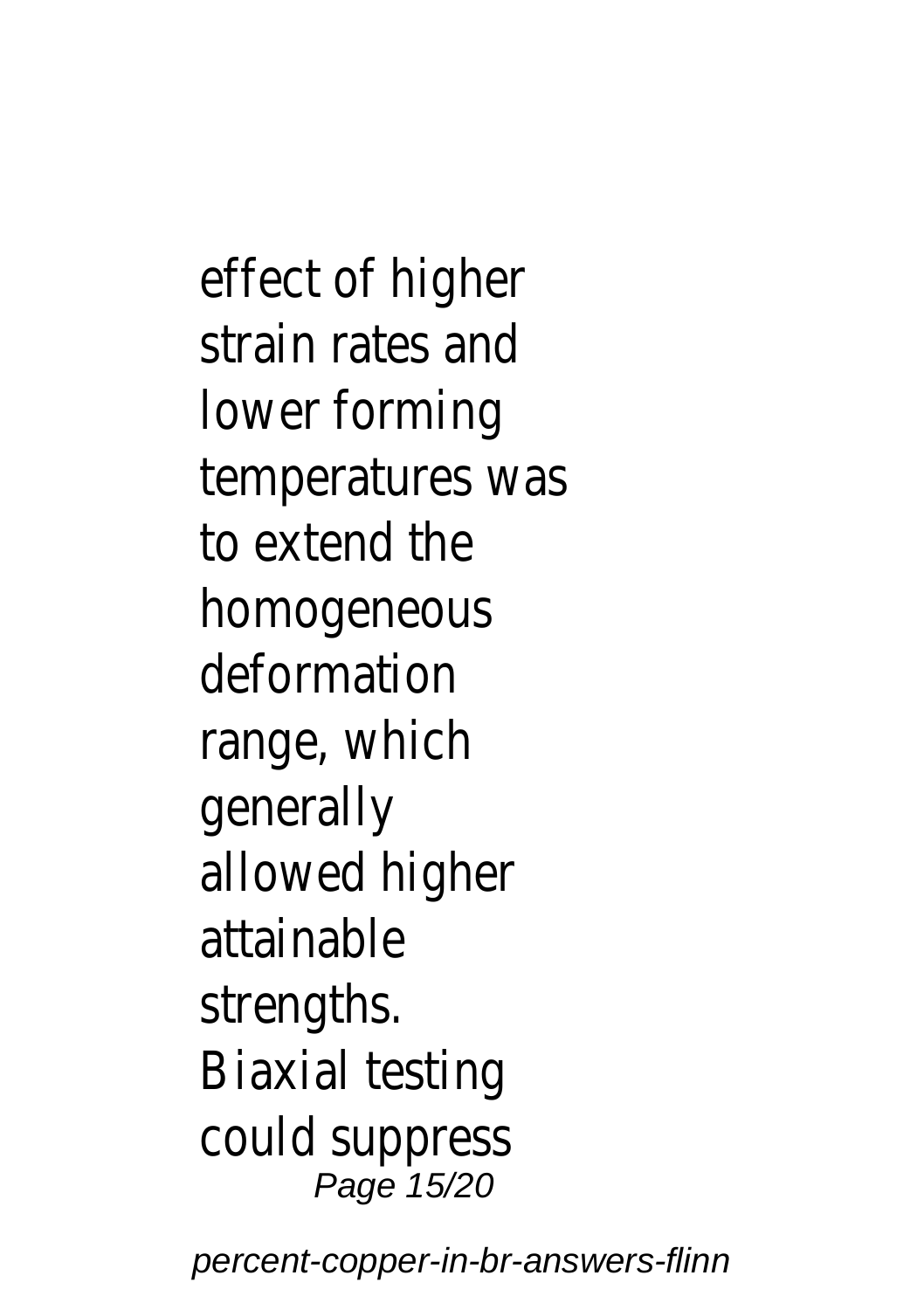the low-strength instabilities but probably not the higherstrength instabilities. However, it was possible to produce a 110-ksi, 7 perce nt-elongation material by cryoforming at a relatively low Page 16/20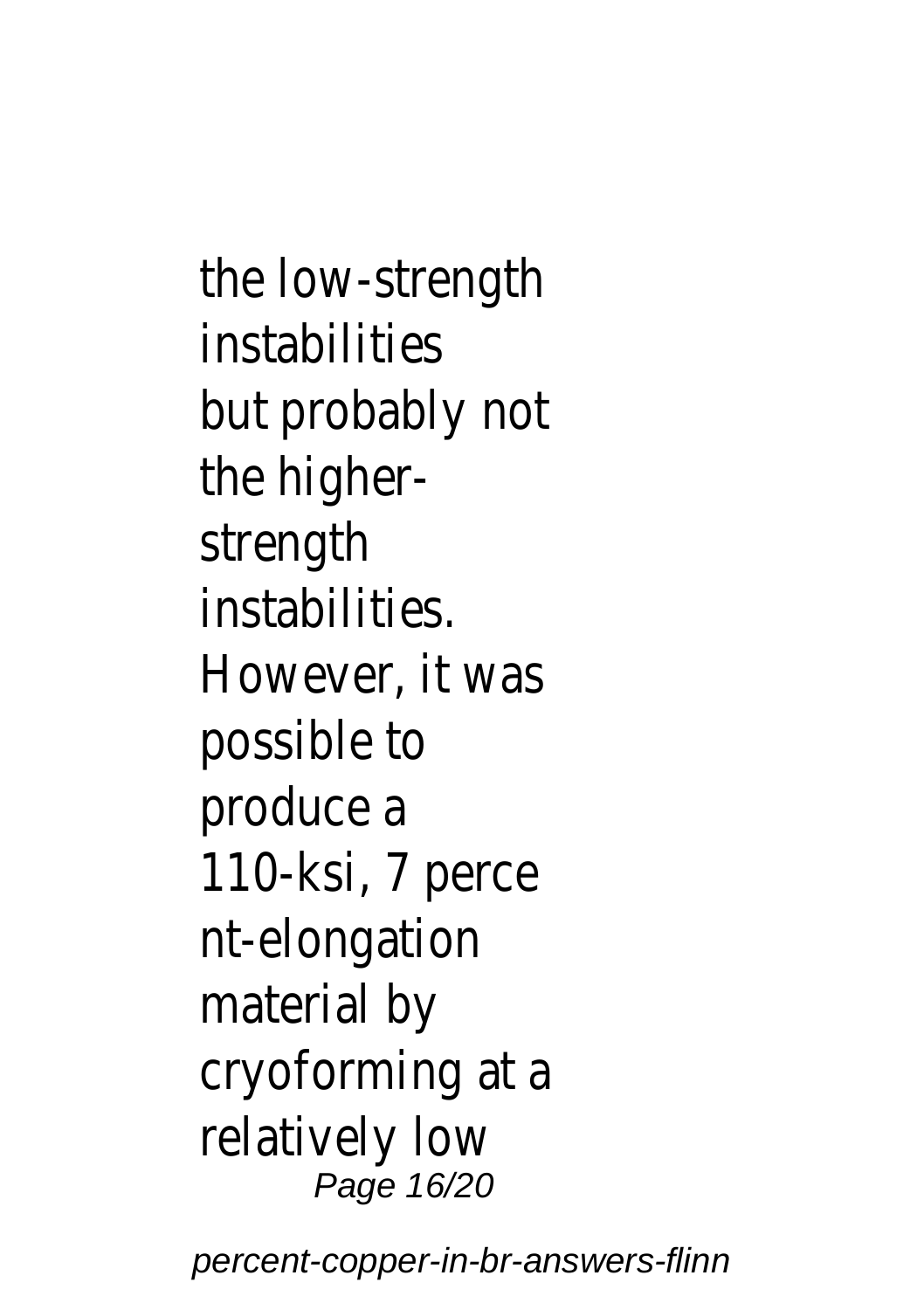deformation (23 to 32 percent). The literature indicates a minimum 50 percent deformation for this material is usual, which would produce a 150- to 200-ksi strength. If the instabilities can be Page 17/20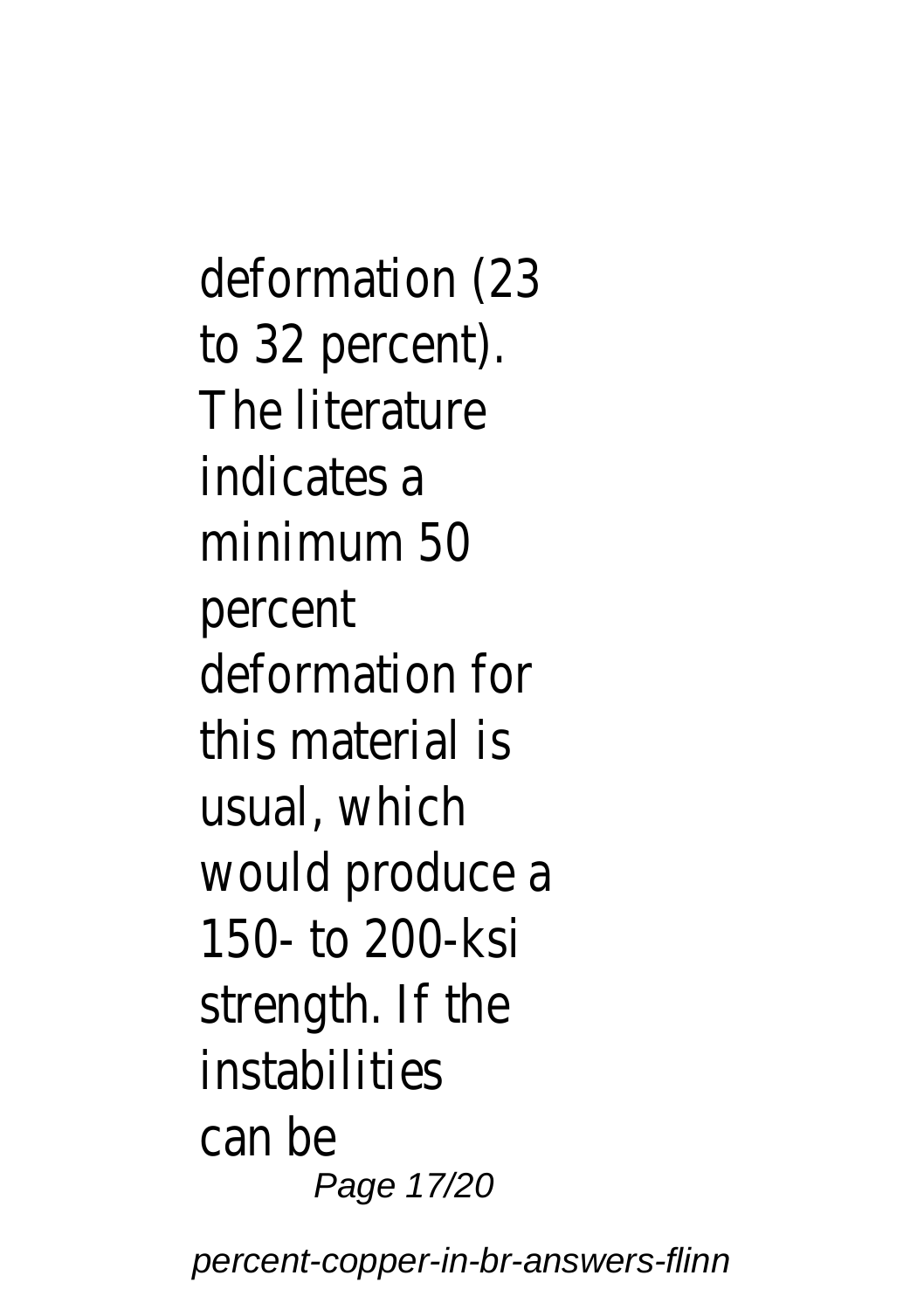suppressed, then room temperature (RT) working might be as effective as cryoforming. Cryogenic (or RT) spinning/forming could then produce an exceptionally strong structural Page 18/20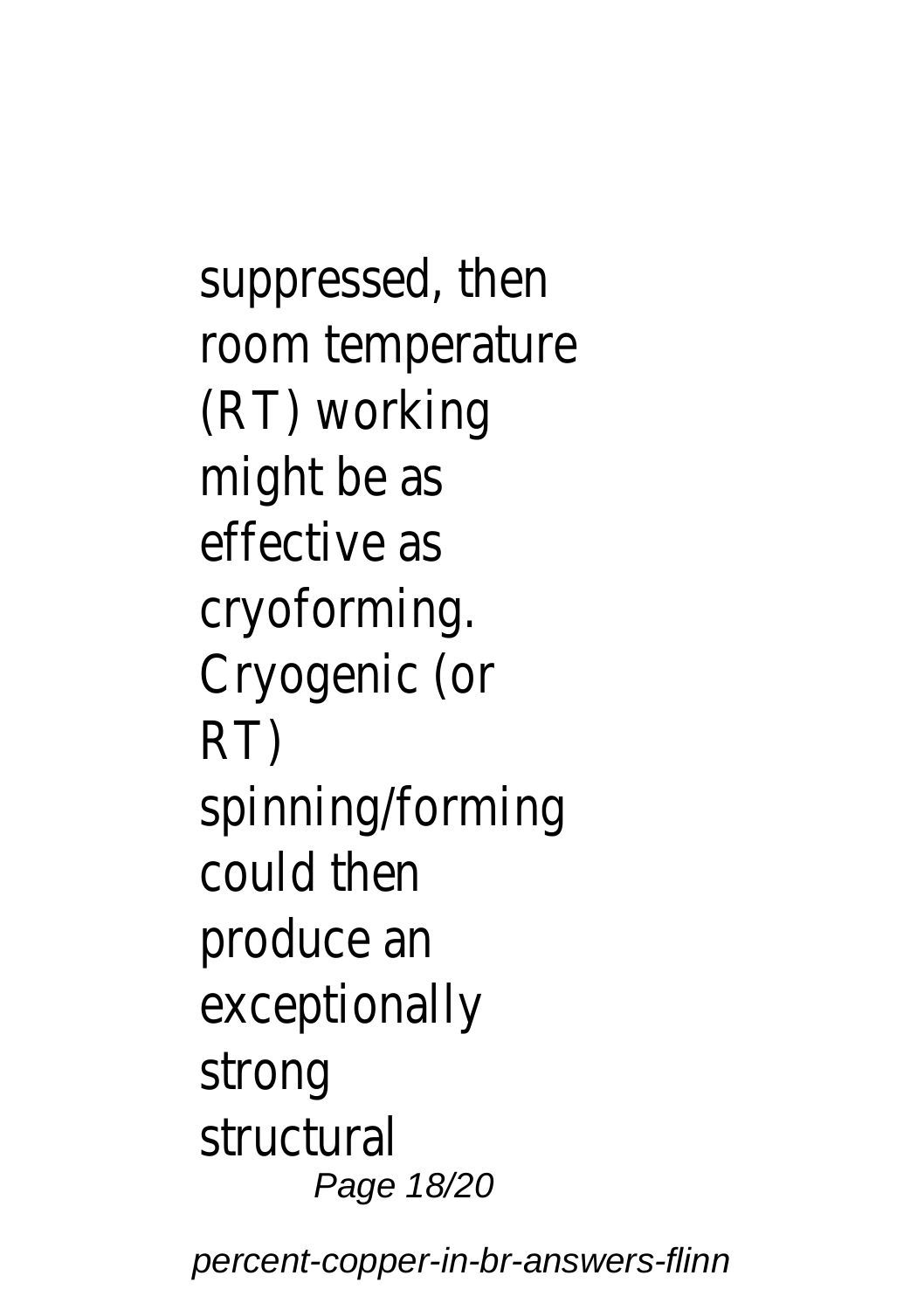material. For more material on cryoforming, see UCID-17265.). Copper Industry Report Stauber Copper Mine, Guadalupe County, N. Mex Open-file Report Recovery of Copper from Converter Slags by Flotation Page 19/20